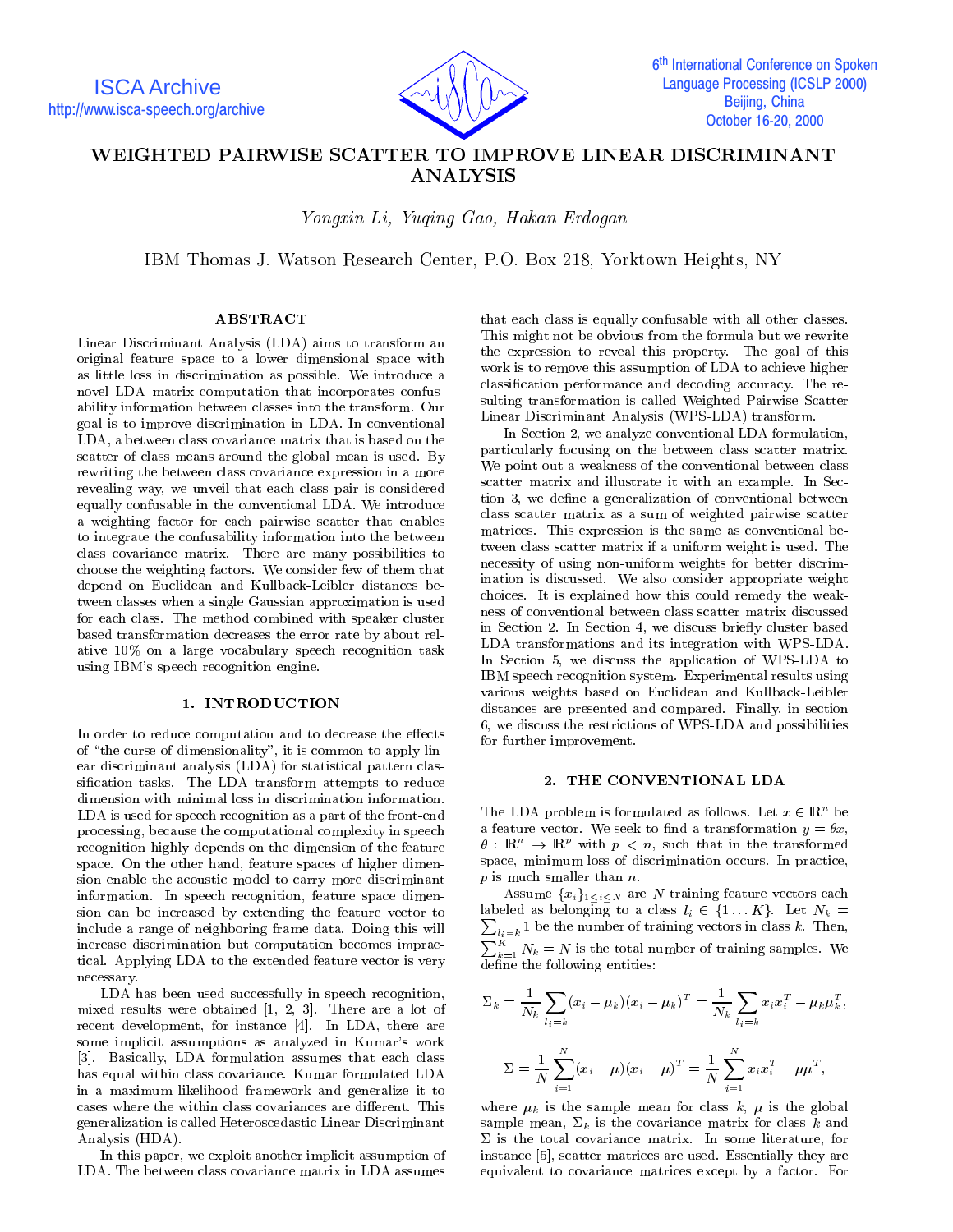example, the total scatter matrix [5]  $T = N\Sigma$ .

$$
T = \sum_{i=1}^{N} (x_i - \mu)(x_i - \mu)^T
$$
  
\n
$$
= \sum_{i=1}^{N} ((x_i - \mu_{l_i})(x_i - \mu_{l_i})^T + (\mu_{l_i} - \mu)(\mu_{l_i} - \mu)^T)
$$
  
\n
$$
= \sum_{i=1}^{K} N_k \Sigma_k + \sum_{i=1}^{K} N_k (\mu_k - \mu)(\mu_k - \mu)^T
$$

In classical LDA, the first term  $W = \sum_{i=1}^{K} N_k \Sigma_k$  is called Wh  $B = \sum_{i=1}^{K} N_k(\mu_k - \mu)(\mu_k - \mu)^T$  is called between class scatter matrix. If  $\theta$  is a linear projection, then in the new feature space, the within class scatter and between class

scatter become  $\theta W \theta^+$  and  $\theta B \theta^+$  respectively. It is popularly accepted that the between class scatter carries the discriminant information. The idea of LDA is to maximize in some sense the ratio of between class and within class scatter matrices after transformation. This will enable to choose a transform that keeps the most discriminative information while reducing the dimension. Precisely,

we want to maximize the objective function

$$
\max_{\theta} \frac{|\theta B \theta^T|}{|\theta W \theta^T|} \tag{1} \qquad \qquad t
$$

Fortunately, as well known, there is a close solution to this optimization problem. The columns of the optimum  $\theta$  are the relative generalized eigenvectors corresponding to the first  $p$  maximal magnitude eigenvalues of the equation

$$
Bv = \lambda Wv. \tag{2}
$$

The following form of the between class covariance matrix is taken for granted in the literature.

$$
B = \sum_{i=1}^{K} N_k (\mu_k - \mu) (\mu_k - \mu)^T.
$$
 (3)

This is a measure of how distributed the means of each class is from the center. Intuitively, it is better to have a "bigger" value of B since it shows that the classes are more spreads out in the transformed space, thus easier to discriminate them. From this expression, it is not clear how the classes are discriminated from each other pairwise. To illustrate this point, we consider an example.



Figure 1: Illustration of example 1.

**Example 1:** Suppose there are four classes in  $\mathbb{R}^2$ each of them have same number of feature vectors and equal variance. Let their means be:

$$
\mu_1 = (1, \delta)
$$
  $\mu_2 = (-1, \delta)$   
\n $\mu_3 = (-1, -\delta)$   $\mu_4 = (1, -\delta)$ 

This problem is illustrated in Figure 1.In this case, the between class scatter matrix is

$$
\frac{1}{4}B = \left(\begin{array}{cc} 1 & 0 \\ 0 & \delta^2 \end{array}\right) \longrightarrow \left(\begin{array}{cc} 1 & 0 \\ 0 & 0 \end{array}\right)
$$

When  $\delta \rightarrow 0$ , the between class scatter matrix does not contain any discrimination in the vertical direction. Only discrimination is in the horizontal direction. We can say that (it will be clearer in next section) the between class scatter matrix is dominated by the covariance of the class pairs other than  $(1, 4)$  and  $(2, 3)$ . Obviously, regarding the classification problem, the covariance of class pairs  $(1, 4)$ and  $(2, 3)$  are more important than others since they are more confusable, yet the conventional between class scatter obviously does not capture this information. Therefore, we conclude that the canonical method does not accurately represent the desired discrimination information.

From above example, we can see that if there are some classes much closer relatively as compared to others, the between class scatter matrix mostly ignores the discriminatory information between the classes that are close to each other.

# 3. WEIGHTED PAIRWISE SCATTER LDA

The discussion in section 2 leads us to define a general between class scatter matrix that is equal to the sum of weighted "pairwise scatter" matrices.

$$
B_w = \frac{1}{2N} \sum_{k,l=1}^{K} w_{kl} N_k N_l (\mu_k - \mu_l) (\mu_k - \mu_l)^T
$$
 (4)

where  $\{w_{kl}\}\$ is a set of weights.  $w_{kl}$  is a non-negative weight assigned to class pair  $(k, l)$ .  $w_{kl}$  represents how important it is to discriminate class  $k$  from class  $l$ .

At first glance, there does not seem to be much relation between equations  $(3)$  and  $(4)$ . Let us assume uniform weights for each class pair,  $w_{kl} = 1$ . In other words, each pairwise scatter contribute equally to the between class scatter matrix.

$$
B_{uniform}
$$
  
=  $\frac{1}{2N} \sum_{k,l=1}^{K} N_k N_l (\mu_k - \mu_l) (\mu_k - \mu_l)^T$   
=  $\frac{1}{2N} \sum_{k,l=1}^{K} N_k N_l (\mu_k - \mu + \mu - \mu_l) (\mu_k - \mu + \mu - \mu_l)^T$   
=  $\sum_{k=1}^{K} N_k (\mu_k - \mu) (\mu_k - \mu)^T = B$ 

It is interesting that if we use uniform weight, the new between class scatter matrix (4) is exactly the same as conven tional between class scatter matrix. Therefore, it turns out that the definition  $B_w$  is a generalization of conventional between class scatter matrix.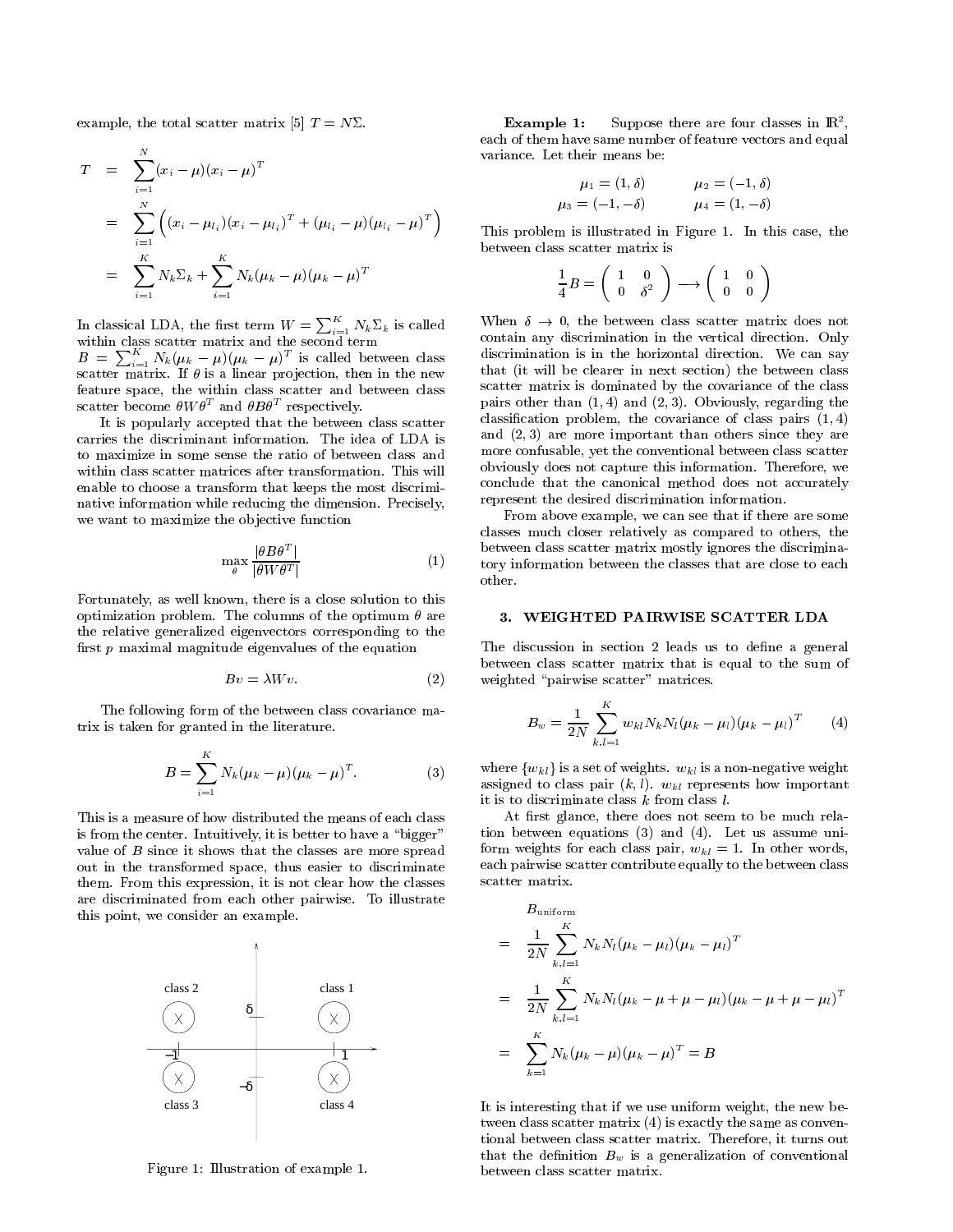With this new definition of between class scatter matrix, it is easy to understand why canonical between class scatter matrix ignores the information about the pairs of classes which are close to each other in Example 1. In the expression of  $B<sub>uniform</sub>$ , we just sum up the pairwise scatters  $(\mu_k - \mu_l)(\mu_k - \mu_l)$  . Obviously, it is in favor of those class a pairs  $(k, l)$  with large  $(\mu_k - \mu_l)$  because later we search for a relative eigenvector of  $Bv = \lambda Wv$  with relatively bigger eigenvalue. It is unlikely that the contribution from pair  $(k, l)$  can compete with the contribution from pair  $(k, l)$  if  $\mu_{k'} - \mu_{l'}$  is much smaller compared with  $\mu_k - \mu_{l}$ . If such a situation happens, we will lose the discriminant information between classes  $\kappa$  and  $\iota$  . In fact, what is desired is  $\qquad$  3 the opposite effect, that is the classes that are closer (or more confusable) should be weighted more for maximum discrimination.

## 3.1. Normalization Weight based on Euclidean Distance

In order to keep enough discriminant information, we need to adjust the weights. A natural candidate is a normalization weight equal to the square of the inverse of the Euclidean distance between class means.

$$
w_{kl} = \frac{1}{\|\mu_k - \mu_l\|^2} = \frac{1}{(\mu_k - \mu_l)^T (\mu_k - \mu_l)}
$$

We weight the classes which have their means closer to each other more than the ones which have means farther. In this sense, more confusable classes are weighted more and less confusable classes are weighted less. According to the normalization weight, the between class scatter matrix is

$$
B_{\text{norm}} = \frac{1}{2N} \sum_{k,l=1}^{K} N_k N_l \frac{(\mu_k - \mu_l)(\mu_k - \mu_l)^T}{(\mu_k - \mu_l)^T (\mu_k - \mu_l)}
$$
(5)

Next, we apply the above scatter to Example 1.

Example 1 (revisited) :

For the problem defined in example 1, the between class covariance computed using (5) is now as follows:

$$
\frac{1}{4}B_{\text{norm}} = \begin{pmatrix} 1 + \frac{1}{1+\delta^2} & 0\\ 0 & 1 + \frac{\delta^2}{1+\delta^2} \end{pmatrix} \longrightarrow \begin{pmatrix} 2 & 0\\ 0 & 1 \end{pmatrix}
$$

So, using the new between covariance matrix (5), no matter how close the pairs  $(1, 4)$  and  $(2, 3)$  are, we take their spread into account in computing the WPS-LDA. This is very desirable regarding the classification problem.

Once we get a new between class scatter matrix, we solve equation (1) with the new between class scatter matrix. The rest remains the same. We need to solve the generalized eigenvector problem  $B_wv = \lambda Wv$  to compute the WPS-LDA projection matrix  $\theta$ .

#### 3.2. Other Weights based on Euclidean Distance

It is possible to use other weights  $w_{kl}$ . For instance, to emphasize the discriminant information for those classes close to each other, we can use the square of the previous weights:

$$
w_{kl} = \frac{1}{((\mu_k - \mu_l)^T (\mu_k - \mu_l))^2}.
$$

With these weights, the between class scatter matrix of Example 1 is

$$
4B_w = \begin{pmatrix} 1 + \frac{1}{(1+\delta^2)^2} & 0 \\ 0 & \frac{1}{\delta^2} + \frac{\delta^2}{(1+\delta^2)^2} \end{pmatrix} \longrightarrow \begin{pmatrix} 2 & 0 \\ 0 & +\infty \end{pmatrix}
$$

So the closer are the class pairs  $(1, 4)$  and  $(2, 3)$ , the more we take them into account. It sounds reasonable in theory, but it could be unstable in practice.

Actually, any decreasing function of a distance measure can be applied as the weight, *i.e.*  $w_{kl} = f(d(k, l))$  where  $d(k, l)$  is a metric between two classes k and l and  $f(.)$ is a monotonically decreasing function in IR+ For example, in the above choices we used  $d(k, l) = ||\mu_k - \mu_l||$  and  $f(t) = 1/t$  or  $f(t) = 1/t$ . It is not clear what function  $f(\cdot)$  is the most appropriate one. This might require some experimentation and might differ from system to system.

#### 3.3. Kullback-Leibler Distance

The weights we introduced above do not consider the within class covariances of each class in computing the distance between them. Obviously, the variance can be a factor in discriminating two classes. Thus, it makes sense to use a distance measure that incorporates the covariance. When each class is assumed to be normally distributed, we can compute KL distance or divergence between them and use it in the weights.

$$
w_{kl}=f(D(P_k||P_l)),
$$

where  $P_k$  represents the Gaussian distribution for class  $k$ and  $D(P||Q)$  is the KL distance between two Gaussians and  $f(\cdot)$  represents a monotonically decreasing function. We have used diagonal covariances for computational simplicity.

# 4. SPEAKER CLUSTER BASED TRANSFORMATIONS

(5) In most speech recognition systems, it is advantageous to  $\begin{pmatrix} 2 & 0 \\ 0 & 1 \end{pmatrix}$  and used for the test speaker. cluster data into distinct groups and build a different speech recognition system based on each cluster especially when there is enough acoustic data for all. A typical clustering is done by separating the training speakers into male and female clusters and training two sets of HMMs corresponding to each. During decoding, appropriate model is determined

It is possible to generate different LDA matrices based on different clusters (or superclusters) as well. This is reasonable since the acoustic characteristics of male and female speech vary widely.

We performed WPS-LDA separately on male and female clusters. This approach yielded more reduction in the word error rate as shown in the next section.

# 5. IMPLEMENTATION AND RESULTS

We implemented LDA and WPS-LDA on around 300K sentences of training data composed of read continuous speech, spelling, isolated speech and spontaneous speech recorded using headset microphone for dictation. 9 frames of Melcepstra were concatenated to form the initial feature vec tor and LDA is performed on this data to reduce the feature dimension to 40. HMM models were trained with 3547 context dependent phone states and a total of 42672 Gaussian mixture components representing state output distributions.

0 +1 taneous speech, spelling and teen speech data. The word $\mathcal{L}$  were evaluated using various tests containing containing containing containing containing containing containing  $\mathcal{L}$ The baseline LDA system and the new method WPStinuous read speech by native and non-native speakers, spon